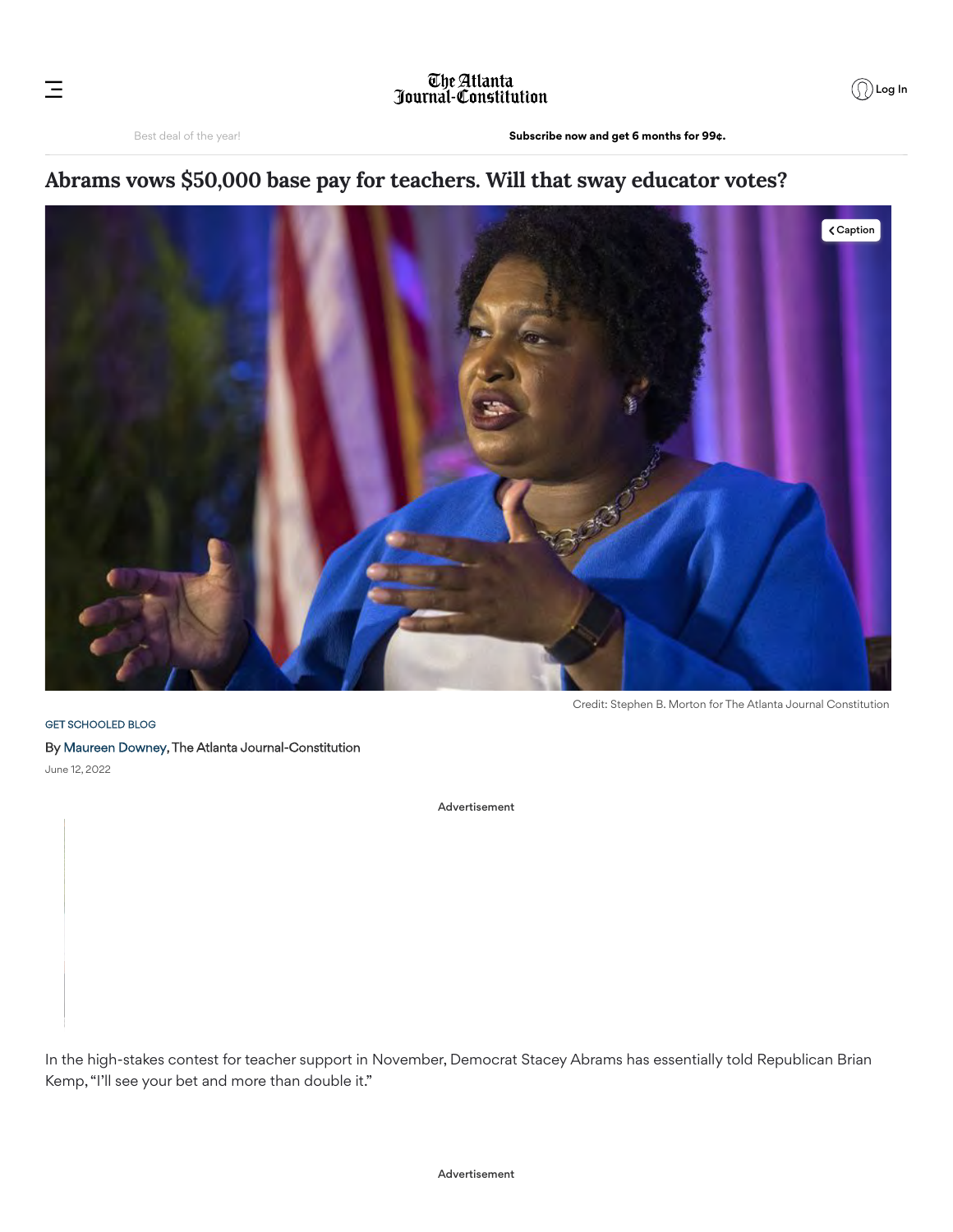

The Atlanta Journal-Constitution broke the news this weekend that Abrams, if elected governor, would push to change the minimum salary for public school teachers to \$50,000 a year, part of an ambitious four-year plan to eventually raise the pay of the state's 118,000 public school educators by \$11,000**.** Under the plan, the average teacher salary in Georgia, now \$62,500, would climb to \$73,500 in her first term.

Kemp has already done his part to sway teachers, delivering on a 2018 promise to increase annual [teacher pay by \\$5,000.](https://www.ajc.com/politics/kemp-signs-upcoming-years-budget-with-teacher-pay-raises/4U3Y2I7CWVDQDC4GOO4MLAWY4U/) He made good on \$3,000 of that pledge in 2019. This year, faced with a challenge by former U.S. Sen. David Perdue in the GOP primary for governor, Kemp ponied up the remaining \$2,000.

In proposing to hike the state base salary for teachers from \$39,092 to \$50,000, Abrams would vault Georgia teachers to among the highest paid in the country, a status I doubted Georgia would ever achieve but a vital one to attracting to more young people to the field.

"This will get teachers saying nice things about Abrams. Teachers are highly likely to vote and are probably opinion leaders in their own families and in broader circles," said University of Georgia political scientist Charles Bullock. "It certainly was a good move for Abrams. Will it turn the election? It could because this will be a close election."

ADVERTISING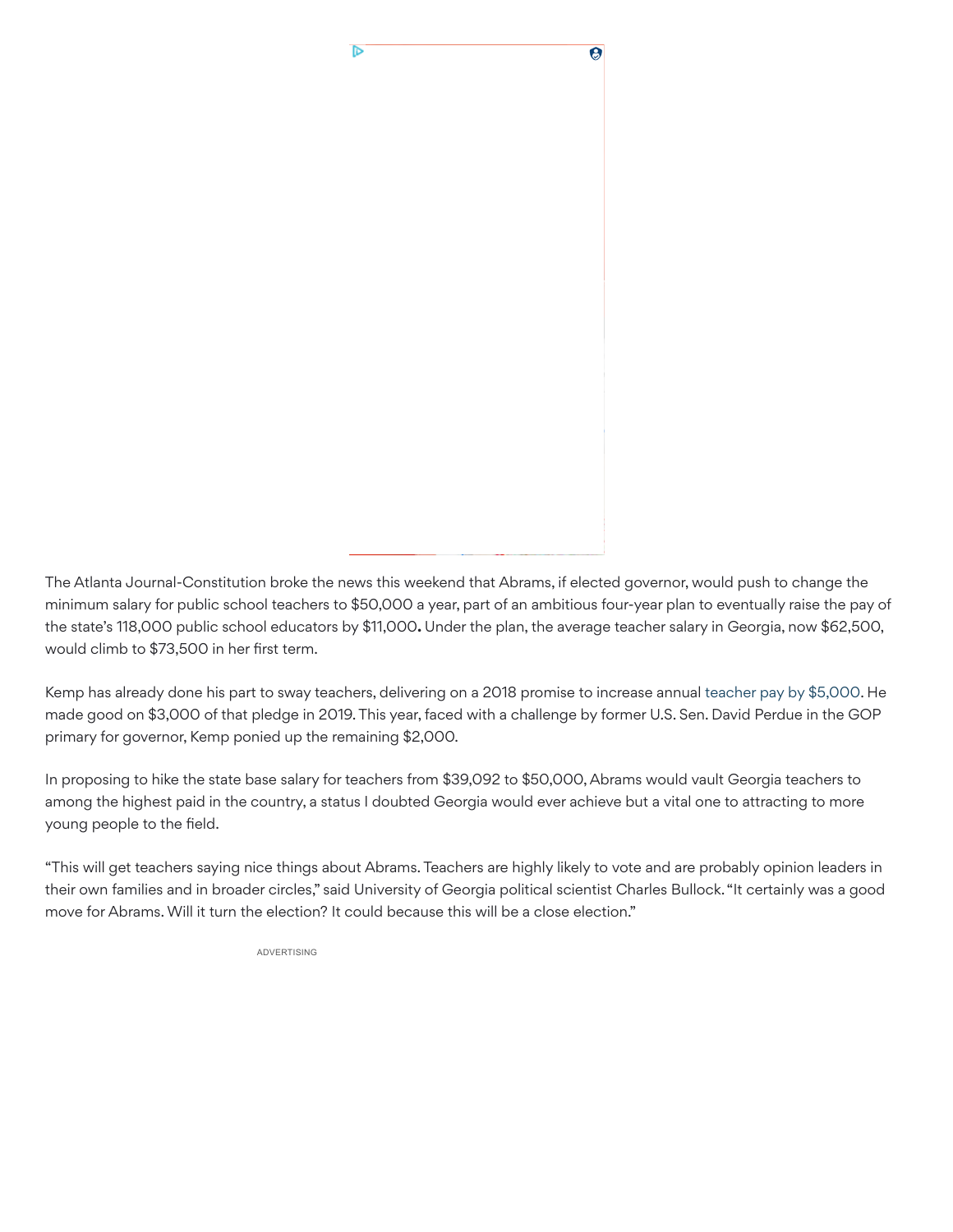

Education professors welcomed Abrams' proposal as a way to revive waning interest in the profession.

"We were in a full-blown teacher shortage before the pandemic and the pressures that COVID and its aftermath created have only made it worse," said Robert Helfenbein, associate dean for research and faculty affairs in the Tift College of Education at Mercer University. "With all the economic growth in the state, one would hope that our education system could grow as well and better support Georgia's kids."



"It might make the profession a little more attractive to young people. And it's a nice reward for teachers who've worked through some very challenging years, if there is a ripple effect up the payroll," said University of Georgia professor emeritus Peter Smagorinsky.

"In 2020, the [National Low Income Housing Coalition](https://urldefense.com/v3/__https:/www.fox5atlanta.com/news/georgians-need-to-earn-19-11-an-hour-to-afford-rent-report-shows__;!!JZyed81S!kzxU1UJux5CFxlomf9ltAt8Mb_N5vUMSzJPb-Gm8mqvLoqjFaKanjNzIEhOQcSQ1GEbefwq6IPeyts-2$) found that people living in Atlanta need to make \$46,680 annually for a two-bedroom apartment. This increase is beyond needed and overdue. Our teachers are the backbone of society. We saw that in the thick of the pandemic. They deserve a living wage in one of the greatest cities in America," said former UGA education professor Bettina L. Love, who is joining Columbia University's Teachers College.

Professors said a salary hike is but one needed change.

"Eliminating the unpaid internship requirement, raising the base salary to \$50,000, and giving raises to teachers already in positions that correlate with that entry-level salary of \$50,000 could go a long way to recruiting teachers for sure," said University of Georgia professor Stephanie Jones. "The retention part will still depend on the actual working conditions of teachers, which vary wildly from place to place but are overall extremely difficult right now."